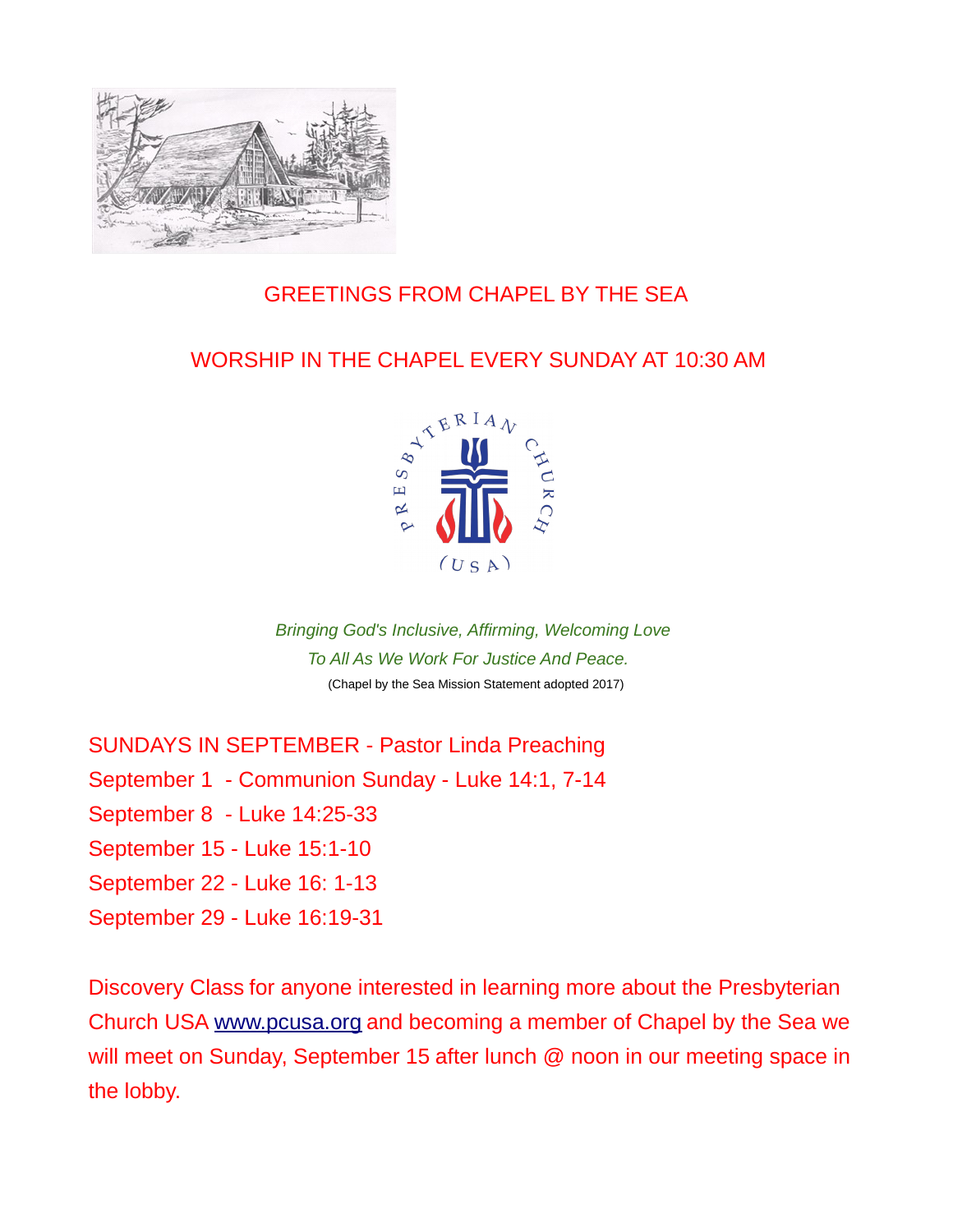

A Culture of Generosity Workshop for Chapel Session Members On August 17 and 18 the Rev. Dr. Rob Hagan led us in workshops and worship. Two booklets are available in the chapel lobby: Composing a Legacy, Estate Planning Workbook along with a guide to completing an Advance Directive and are free for the taking. Email Rob Hagan directly with your questions at [rob.hagan@](mailto:rob.hagan@presbyterianfoundation.org)

The chapel turns 60 next year and we will be planning a celebration of ministry in 2020. We have started a Wall of Wonder

in the lobby to help us remember the legacy of the founding folks and where God is leading us in the future. If you would like to help on the 60th anniversary task force for the next 6 months let me know. We welcome your ideas for a theme, logo, photos, stories, etc.

## SUMMER SERIES ON CELTIC SPIRITUALITY ON THURSDAY 6-7 pm

From 6 - 7 PM - every Thursday except the last Thursday of the month. Join us in the chapel hall from 6-7 pm for a series on CELTIC SPIRITUALITY. We will be reading John Philip Newell. *Listening to the Heartbeat of God: A Celtic Spirituality*. Paulist Press, 1997

VITAL CONGREGATIONS INITIATIVE On August 11 our pastor group from the Presbytery of Olympia met in Packwood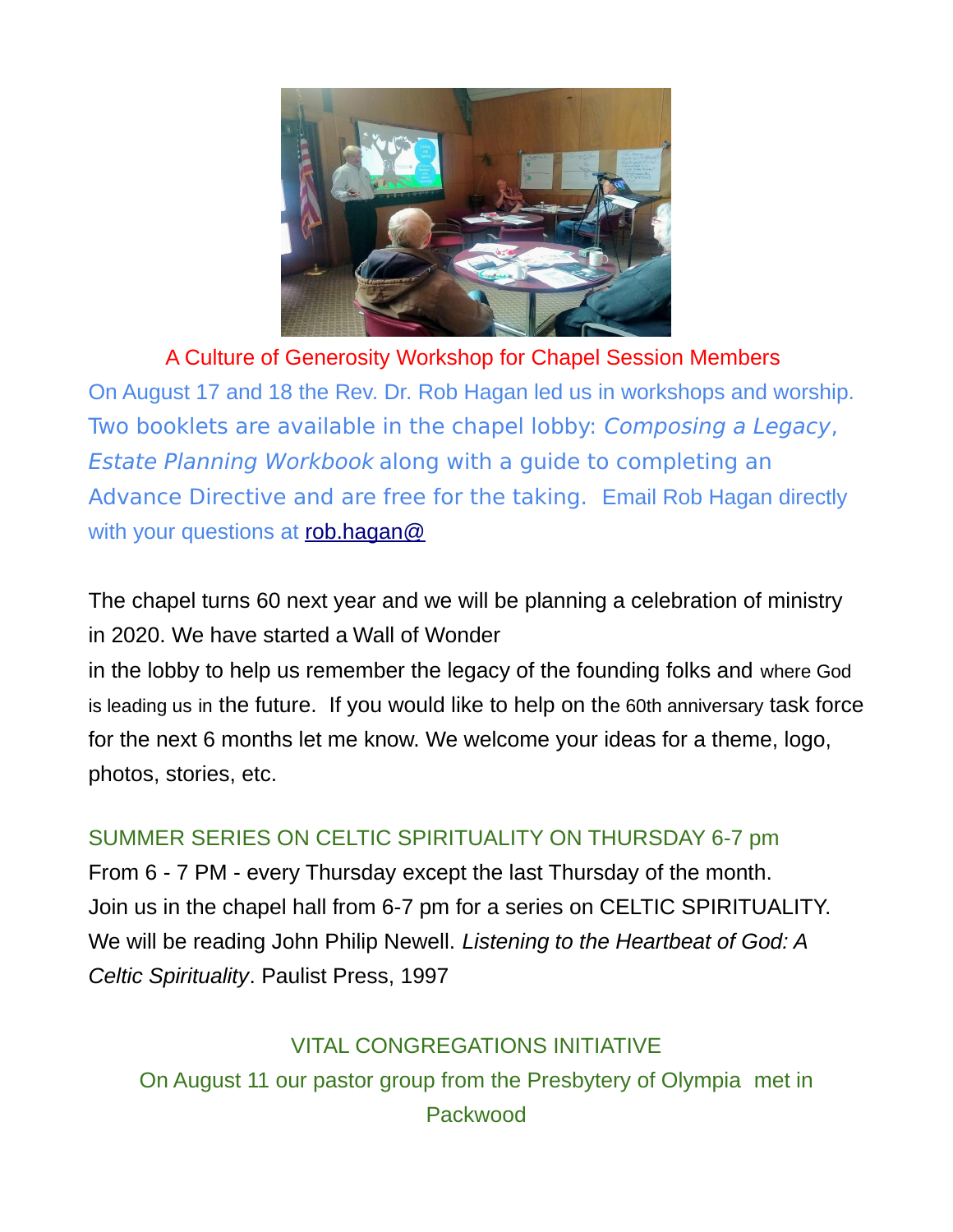with our Executive Presbyter, The Rev. Christine Long who introduced our new facilitators who will walk alongside us when we begin the journey in 2020.



### We are in the PREPARATION phase!

#### GREEN LANTERN LUNCH PROGRAM WRAPS UP SUMMER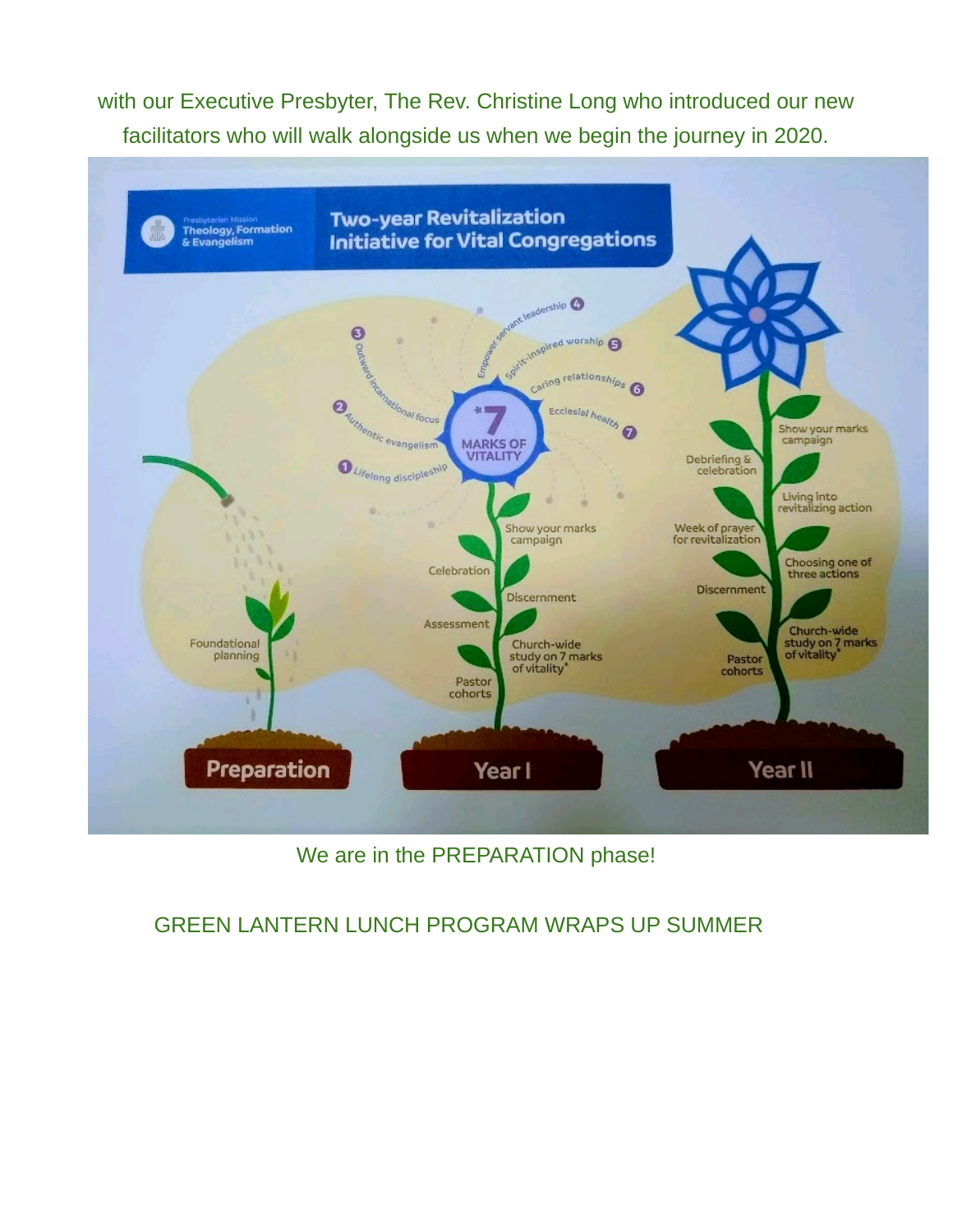

# GLLP SERVED @ 35,000 SACK LUNCHES TO SCHOOL KIDS THIS SUMMER! Well done saint Phyllis and the many saintly volunteers!

## CALENDAR

MONDAYS - AA evening group meets at 7 pm in the chapel hall. Contact Nita:360.276.4146 TUESDAYS - NA evening group meets at 7:30 pm in the chapel hall. Contact Dennis 360.986.0815 Third Tuesdays North Beach Food Bank 9 - 11 am outside Firestation #8. - Ecumenical Prayer Group, Seabrook Town Hall basement at 7 pm THURSDAYS - SUMMER SERIES ON CELTIC SPIRITUALITY From 6 - 7 PM - every Thursday except the last Thursday of the month. On the last Thursday of the month we will meet at Seagate from 5-7 pm. Pizza will be provided. (Seagate is the restaurant between the chapel and Firestation #8). LAST THURSDAY OF THE MONTH AT SEAGATE - September 26 from 5 - 7 pm. Invite a friend.